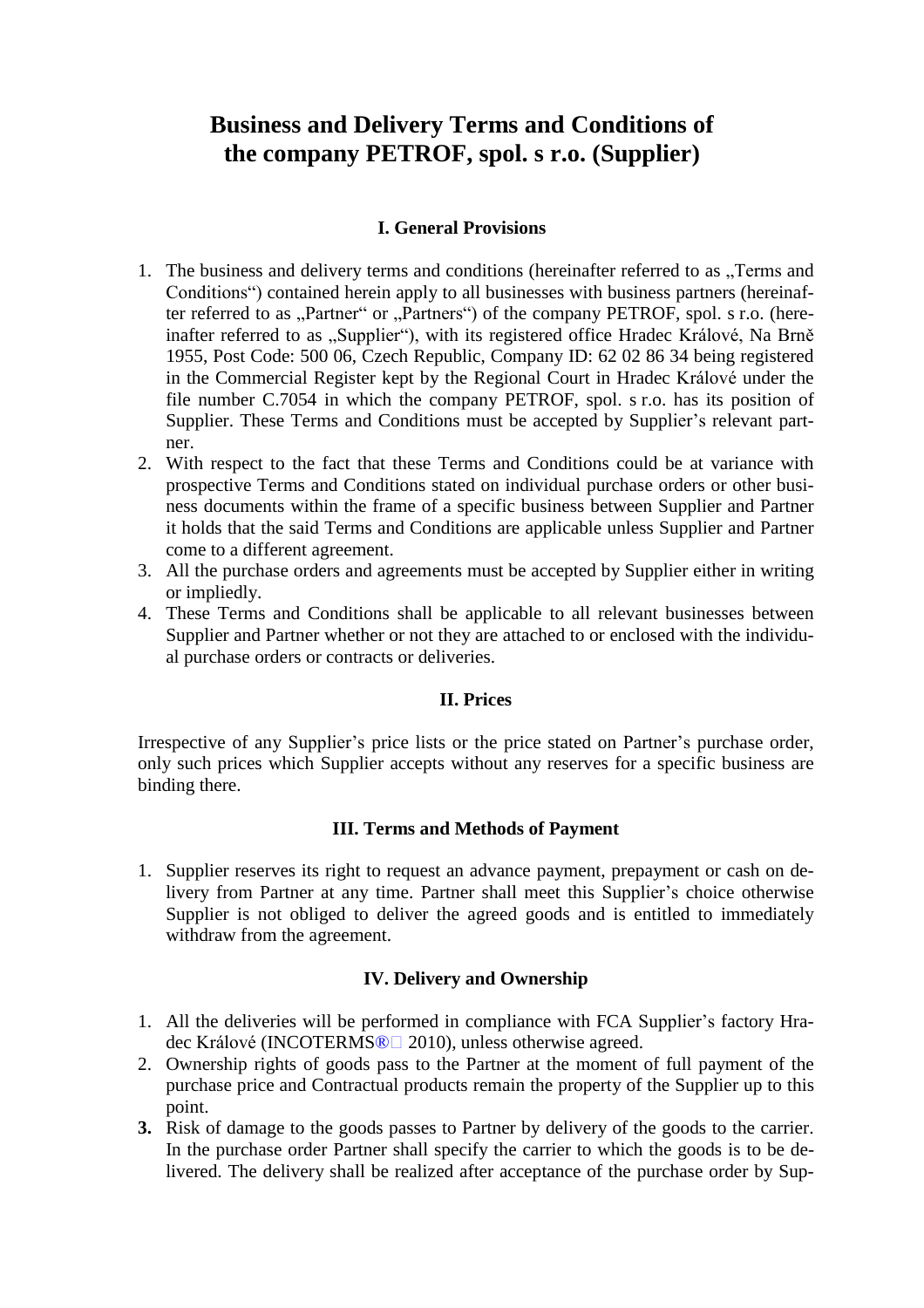plier and after reception of necessary information from Partner. Delivery period shall be agreed between Supplier and Partner within the frame of a specific business.

- **4.** Supplier shall not be responsible for any failure to perform arising from causes beyond its control. These causes shall include but not be restricted to e.g. fire, flood, explosion, accident, acts of the public enemy, war, rebellion, insurrection, epidemic, quarantine restrictions, labour disputes, embargoes, inability to secure raw materials or fuels, breakdowns of machinery or equipment, delays in its carriers or its subcontractors, port congestion, governmental or other authority acts and decisions or any other circumstances of the same class or kind as those named above which are out of the control of Supplier.
- **5.** In the event of any delay within the frame of the above mentioned causes beyond Supplier's control the delivery period shall be extended of the period equal to the time lost by the reason of the delay.
- **6.** In the event of any such Partner's delay regarding supply of information needed for delivery of goods or provision of needed cooperation longer than 10 days, Supplier is entitled to immediately withdraw from the agreement or accepted purchase order, or can enlarge the delivery of goods without any influence on its rights from the agreement or accepted purchase order.
- **7.** In case of Partner's delay with any payment though for previous businesses, Supplier can stop further deliveries up to the time when Partner fulfills all its obligations. In case Partner gets into delay with the payment for already delivered goods such goods again becomes Supplier's ownership up to the time when Partner fulfills its obligation. Even in spite of the fact that the delivered goods again becomes Supplier's ownership, Supplier has henceforth all the rights from the accepted purchase order or agreement.

### **V. Prohibition of Duties and Discretions Conveyance**

Partner is not allowed to convey any duties and discretions from the business with Supplier to the third party without Supplier's consent.

#### **VI. Trademarks and Trade Names**

- 1. Upon the previous written approval of Supplier partner can use Supplier's trademarks, trade names, labeling or other symbols only on the purpose of identification, advertisement and promotion of the goods and Partner shall act in compliance with justifiable interests of Supplier concerning its goodwill, reputation of its goods and acquired prestige and value of these symbols including trade marks. Partner shall not use, without the prior written contest of Supplier, the above mentioned as the name of its firm or as its part or in any other way.
- 2. Partner shall not register or let register any trademark, trade name, labeling or any other symbol of Supplier or such marks, names, labeling or other symbols that could be confused with Supplier's due to their similarity.
- 3. Partner shall inform Supplier about any breach of its rights to the trademarks, trade names, labeling or other symbols about which Partner is informed.

### **VII. Guaranties**

1. Supplier does not provide Partner with any special guaranties outside the common factory guaranties that the goods shall be free from any defects within 2 (two) years after it is delivered to the Partner. The common factory guaranties mean, for the upright and